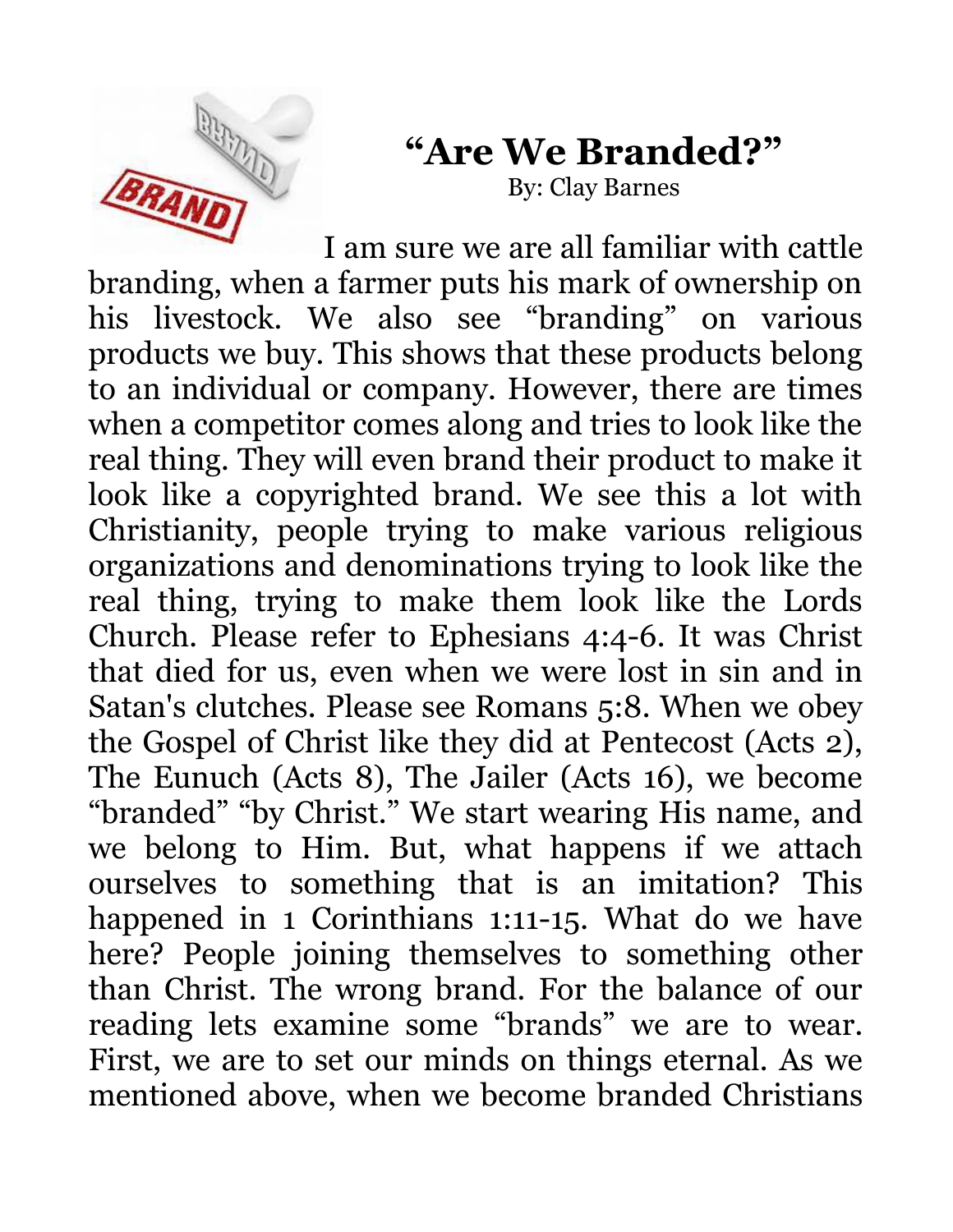according to the way the Bible instructs us we become a person who looks at things in an entirely different light. We now look at things from a Heavenly standpoint. Please see Colossians 3:1. Second, we become branded with his name. We become part of Him, and we gladly follow him because he loved us to the point where He died for us. Please refer to Colossians 2:12-14. Third, we must be branded in faith. Please refer to Hebrews 11:1-3. How many times have we reached for something just because it was "at hand" and was available at the time? Why do we do this? Because it satisfies a desire for instant gratification, a fulfillment of the moment. Sound familiar? It should, because this is what happened to Adam and Eve in the Garden of Eden in Genesis chapter 3. Their faith was not enough to make them realize that God was able to take care of their every need. Even the ones that they could not see. Unfortunately, we see that a lot in the religious world today. It seems that we cannot be happy with the commandments that outlined our Bibles, We have to have instant gratification in the form of worldly and physical desires. We have a very stern warning against this given in Revelation chapter 22. Please refer to Revelation 22:18-19. On the other hand, we see just what faith and a complete trust in God will do. Please refer back to Genesis and see chapter 22:1-12. The Hebrew writer tells us about the importance of waiting when he uses Abraham for an example in Hebrews 11:8-10. The bottom line is God's plan is always right, it's always in his time, and it's